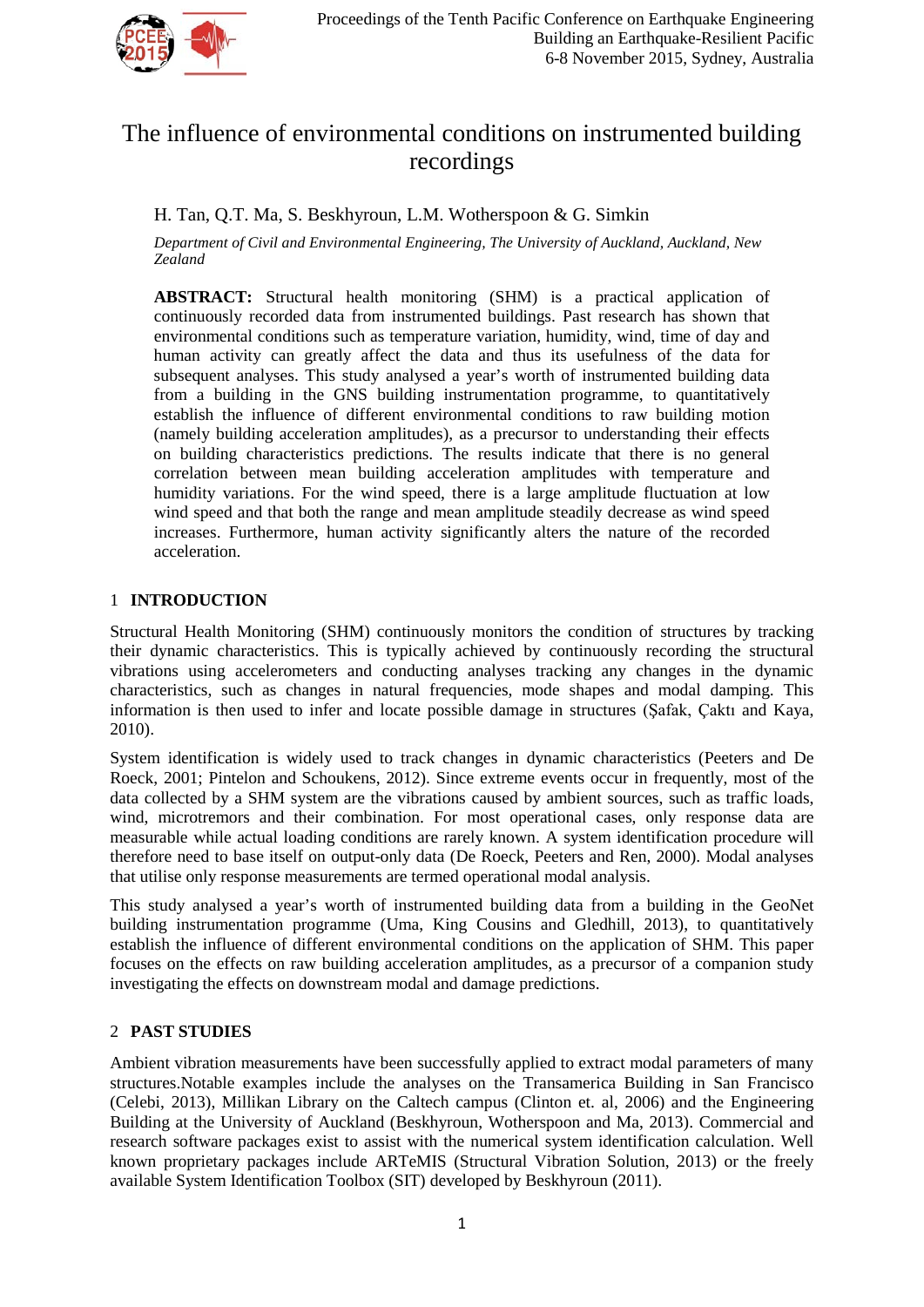Output-only system identification techniques can be divided into time domain techniques or frequency domain techniques. Common time domain techniques includes instrumental variable (IV) method (Ljung, 1999), covariance-driven stochastic subspace identification (SSI-COV) (Juang and Pappa, 1985), random decrement (RD) technique (Asmussen, 1997; Ibrahim, 1977; Ibrahim, Asmussen and Brincker, 1998), data-driven stochastic subspace identification (SSI-DATA) (Van Overschee and De Moor, 1996) and prediction error methods (PEM) (Ljung, 1999).

Common frequency domain techniques includes peak picking (PP) method (Bendat and Piersol, 1993), complex mode indication function (CMIF) using eigenvalue decomposition or Singular Value Decomposition (SVD) (Prevosto, 1982), maximum likelihood (ML) identification (Pintelon et al., 1994; Schoukens and Pintelon, 1991) and spectrum-driven stochastic subspace identification (Van Overschee et al., 1997). A comparison of these techniques is listed in Table 1.

| <b>Methods</b>         |              | IV      | SSI-<br><b>COV</b> | SSI-<br><b>DATA</b> | <b>PEM</b>   | <b>PP</b>      | <b>CMIF</b>              | ML      |
|------------------------|--------------|---------|--------------------|---------------------|--------------|----------------|--------------------------|---------|
| Natural<br>Frequencies | Availability | Yes     | Yes                | Yes                 | Yes          | Yes            | Yes                      | Yes     |
|                        | Accuracy     | Good    | Good               | Good                | Poor         | Depends        | Depends                  | Depends |
|                        | Sensitivity  | Low     | Low                | Low                 | High         | High           | High                     | High    |
| DampingRatios          | Availability | Yes     | Yes                | Yes                 | Yes          | N <sub>o</sub> | No                       | Yes     |
|                        | Accuracy     | Good    | Good               | Good                | Poor         |                | $\overline{\phantom{a}}$ | Depends |
|                        | Sensitivity  | Low     | Low                | Low                 | High         | High           | High                     | High    |
| Mode shapes            | Availability | Yes     | Yes                | Yes                 | Yes          | N <sub>o</sub> | Yes                      | Yes     |
|                        | Accuracy     | Depends | Good               | Good                | Poor         | ۰              | Depends                  | Depends |
|                        | Sensitivity  | Low     | Low                | Low                 | High         | High           | High                     | High    |
| Computation time       |              | Fast    | Fast               | Slow                | Very<br>Slow | Very<br>Fast   | Fast                     | Slow    |

**Table 1. Comparison of Output-Only System Identification Methods**

During the service period of a structure, the time-varying environmental conditions can alter a system's dynamic properties (Sohn, 2007). Furthermore, environmental conditions can be regarded as noise to system identification analyses and resulting in perceived change in system dynamic properties predictions. The experimental study by Sohn et al. (1999) highlighted that the first three natural frequencies of the Alamosa Canyon Bridge varied 4.7%, 6.6% and 5.0% respectively during a 24 hour period when the temperature of the bridge deck was varied by 22 °C. Other similar examples include the studies by Nayeri et al. (2008), Yuen and Kuok (2010), Fujino et al. (2000) and Mikael et al. (2013).These studies highlighted strong correlations between frequency (actual or perceived) and temperature. Consequently, quantifying the actual and perceived influence of environment effects are significant to the development of any structural health monitoring applications.

# 3 **CASE STUDY – DATA FROM THE GNS SCIENCE BUILDING, AVALON**

# 3.1 **Building instrumentation**

This study makes use of instrumented building data from the GNS Science main office buildings at Avalon, New Zealand. The GNS Avalon offices consist of two separate buildings, Unit 1 and Unit 2.The buildings are occupied by approximately 300 staff. A paper by Uma, Cousins and Baguley (2010) provides a comprehensive summary for the seismic instrumentation.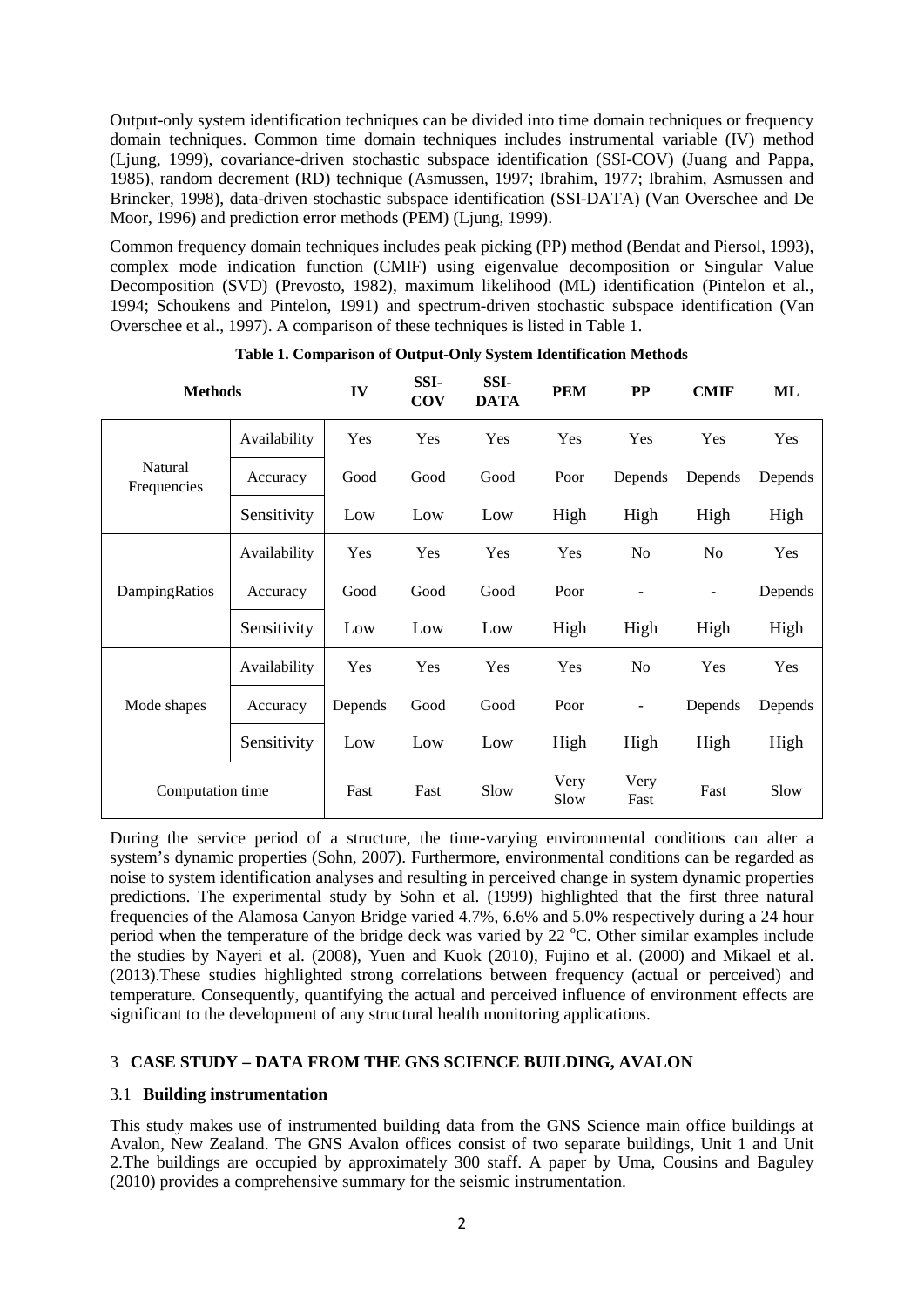This building was instrumented as a part of GeoNet Building Instrumentation programme funded by the Earthquake Commission (EQC). The instrumentation consisted of ten tri-axial accelerometers including a free field sensor. These sensors are distributed over the two units, both are low-rise reinforced concrete two-way moment resisting frame building built prior to 1976. The instrumentation utilised CUSP-M sensors produced by Canterbury Seismic Instruments Ltd and a central data logger unit. The CUSP-M sensors are distributed at various levels of the buildings as shown in Fig. 1. A GPS receiver is located at the roof level of one of the building and it provides accurate timing with 1ms precision.



Figure 1.Accelerometer locations of GNS Science Building (Source: Uma, Cousins and Baguley (2010))

# 3.2 **Information about the data and the data analysis**

This study focused on the correlating the GNS Science Unit 1 building response with different environmental conditions. The varying conditions studied include temperature, humidity, wind speed, time of day and level of building activity. Hourly temperature, humidity and wind speed data were acquired from the closest available station WallacevilleEws from National Institute of Water and Atmospheric Research (NIWA) (www.niwa.co.nz). Acceleration data were taken from GeoNET database as SAC files. The sampling rate of acceleration data was  $50$  Hz. A  $10<sup>th</sup>$ -order bandpass filter with a lower cutoff frequency of 0.4 Hz and a higher cutoff frequency of 21 Hz was used to reduce the signal noise. The analysis covered a period from 1/1/2013 to 31/12/2013.

During this period, a total 8734 earthquakes occurred in the Wellington Region. Among these, there were 23 earthquakes were over magnitude 5.0 that produced moderate ground shaking at the site. In order to focus on the effects of the relatively small varying environmental conditions on the building, data from July to September 2013 containing strong ground motion (approximate duration of the Seddon earthquake sequence) were excluded. This paper only presents the environmental conditions effect on the acceleration amplitude, the effect on the modal properties (frequency, damping ratios and etc.) will be presented in a companion study.

# 4 **ENVIRONMENTAL EFFECTS ON THE AMPLITUDE OF ACCELERATION**

## 4.1 **Processing of data**

Results presented in this study unless specifically specified are absolute acceleration values in the horizontal plane. Acceleration data were collated on an hourly and daily basis. Minimum, mean, root mean square and maximum calculated correspondingly for these periods. A moving average with a one-day window size was applied to the yearly analyses to smooth the data and to remove erratic data. A 'day' period of 8am to 8pm and a 'night' period of 8pm to 8am were defined to isolate periods with and without human activity. The 2013 'night' accelerations from sensor 21 in Unit 1 are shown in Figure 2.

## 4.2 **The effect of temperature on the acceleration amplitudes**

Figure 3 shows the mean amplitude distributions plotted against different temperatures. Roof acceleration data is the resultant of two horizontal components. No obvious correlation can be observed. Figure 4 plots the hourly minimum, mean and maximum acceleration amplitude as a box and whiskers plot as a function of temperatures. Again, no correlation can be concluded from the figure.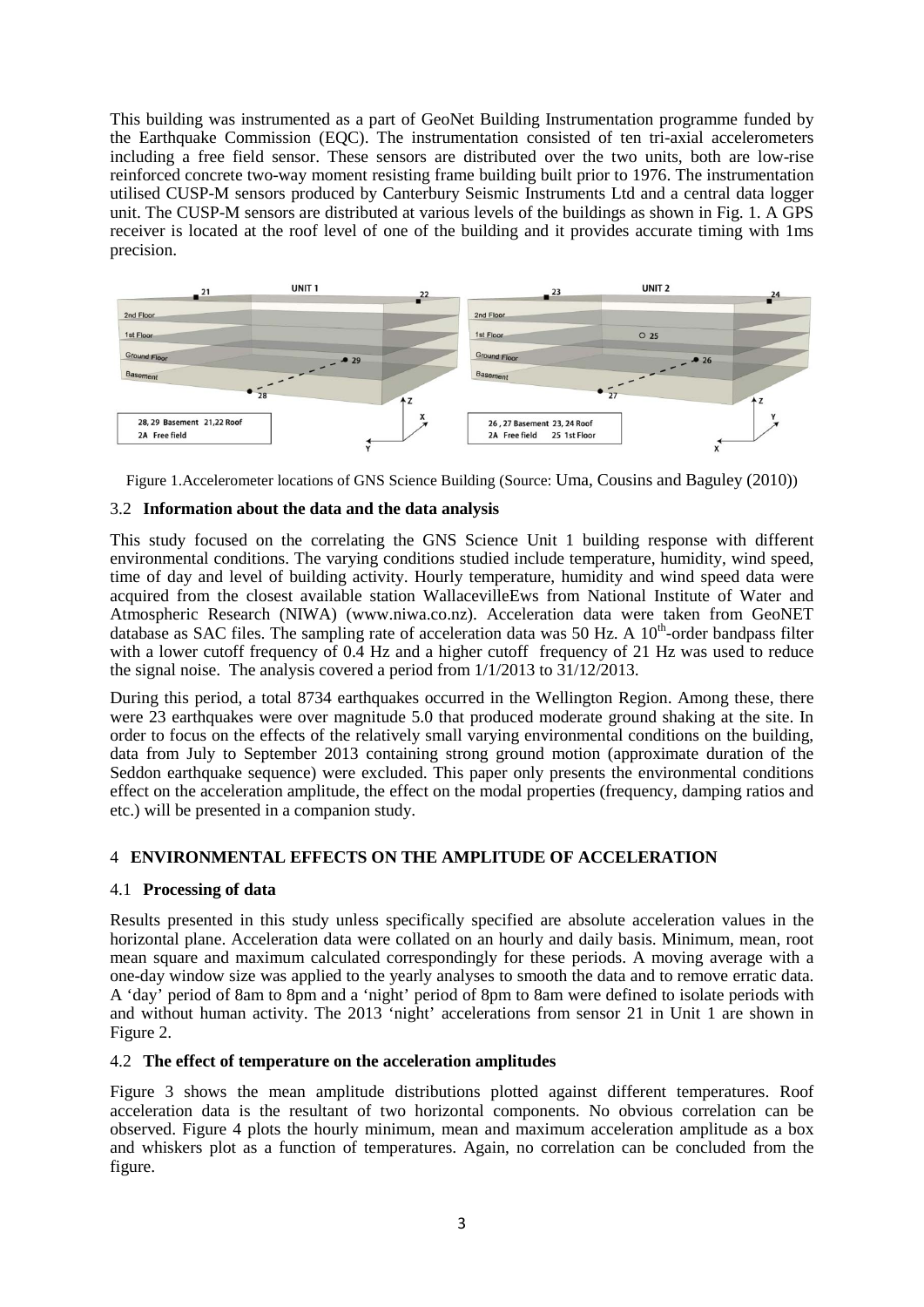

Figure 3.Unit 1 mean roof acceleration as a function of temperature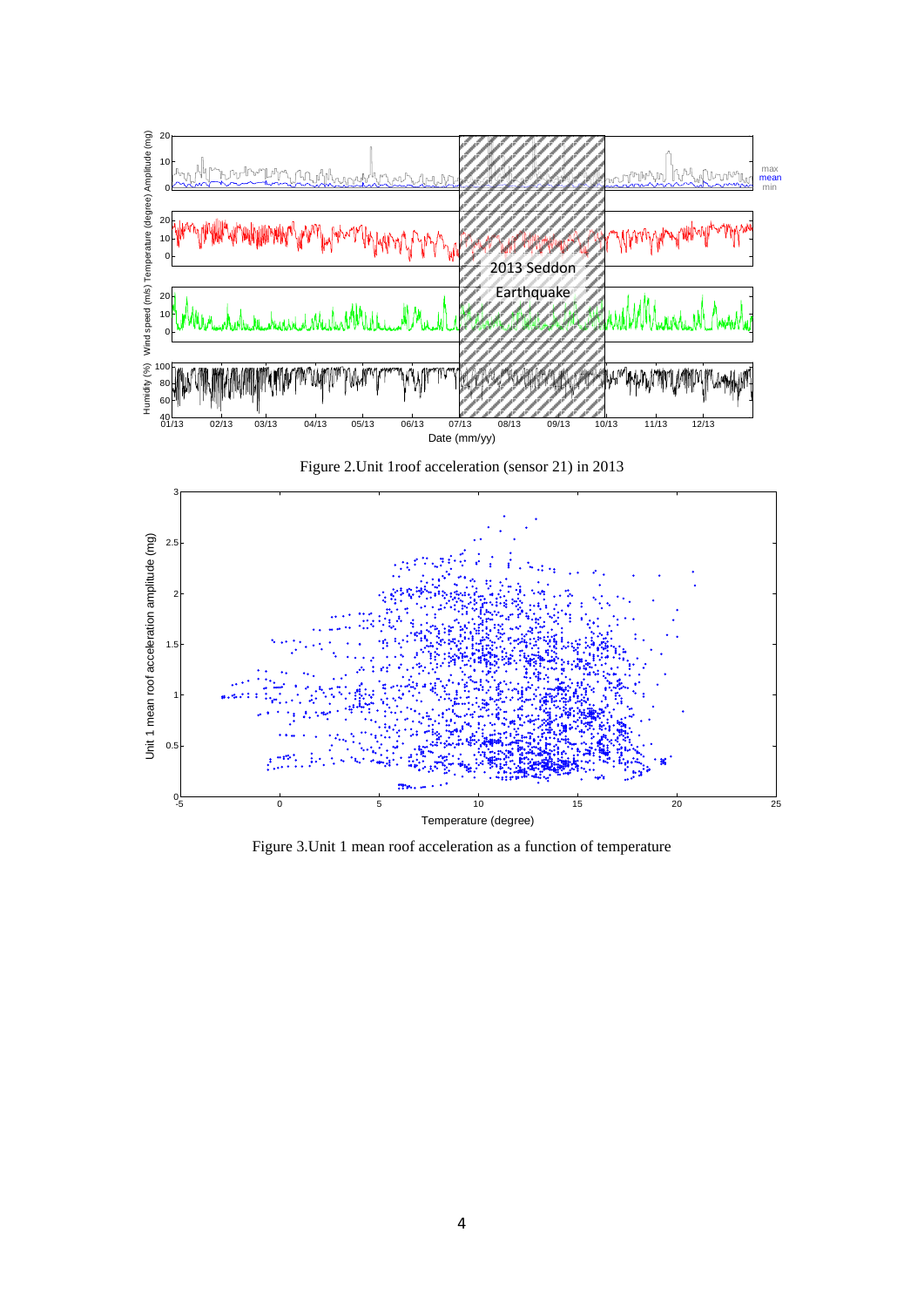

Figure 4.Box and whiskers plot of Unit 1 roof hourly acceleration amplitude as a function of temperature

#### 4.3 **The effect of wind speed on the acceleration amplitude**

Figure 5 shows the mean hourly acceleration amplitudes plotted against wind speeds. The data is also plotted in Figure 6 as a box and whiskers plot highlighting the minimum, mean and maximum of the hourly data. It is apparent that there is a large amplitude fluctuation at low wind speed and that both the range and mean amplitude steadily decrease as wind speed increases.



Figure 5.Unit 1 mean roof acceleration as a function of wind speed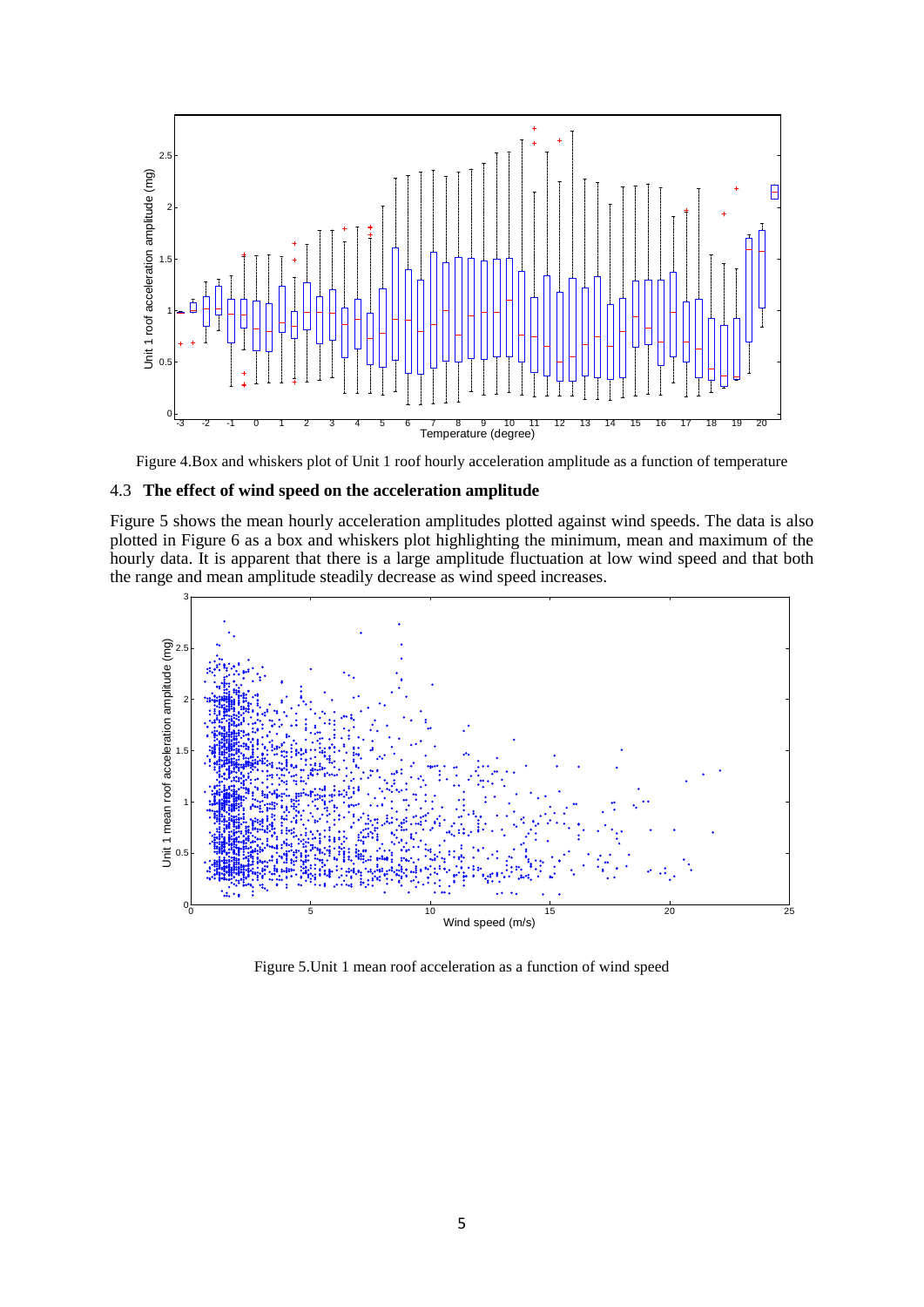

Figure 6.Box and whiskers plot of Unit 1 roof hourly acceleration amplitude as a function of wind speed

### 4.4 **The effect of relative humidity on the acceleration amplitude**

Figure 7 shows the mean amplitude distributions plotted against relative humidity. No obvious correlation can be observed. Further Figure 8 plots the hourly minimum, mean and maximum acceleration amplitude as a box and whiskers plot as a function of relative humidity. Again, no correlation can be concluded from the figure.



Figure 7.Unit 1 mean roof acceleration as a function of relative humidity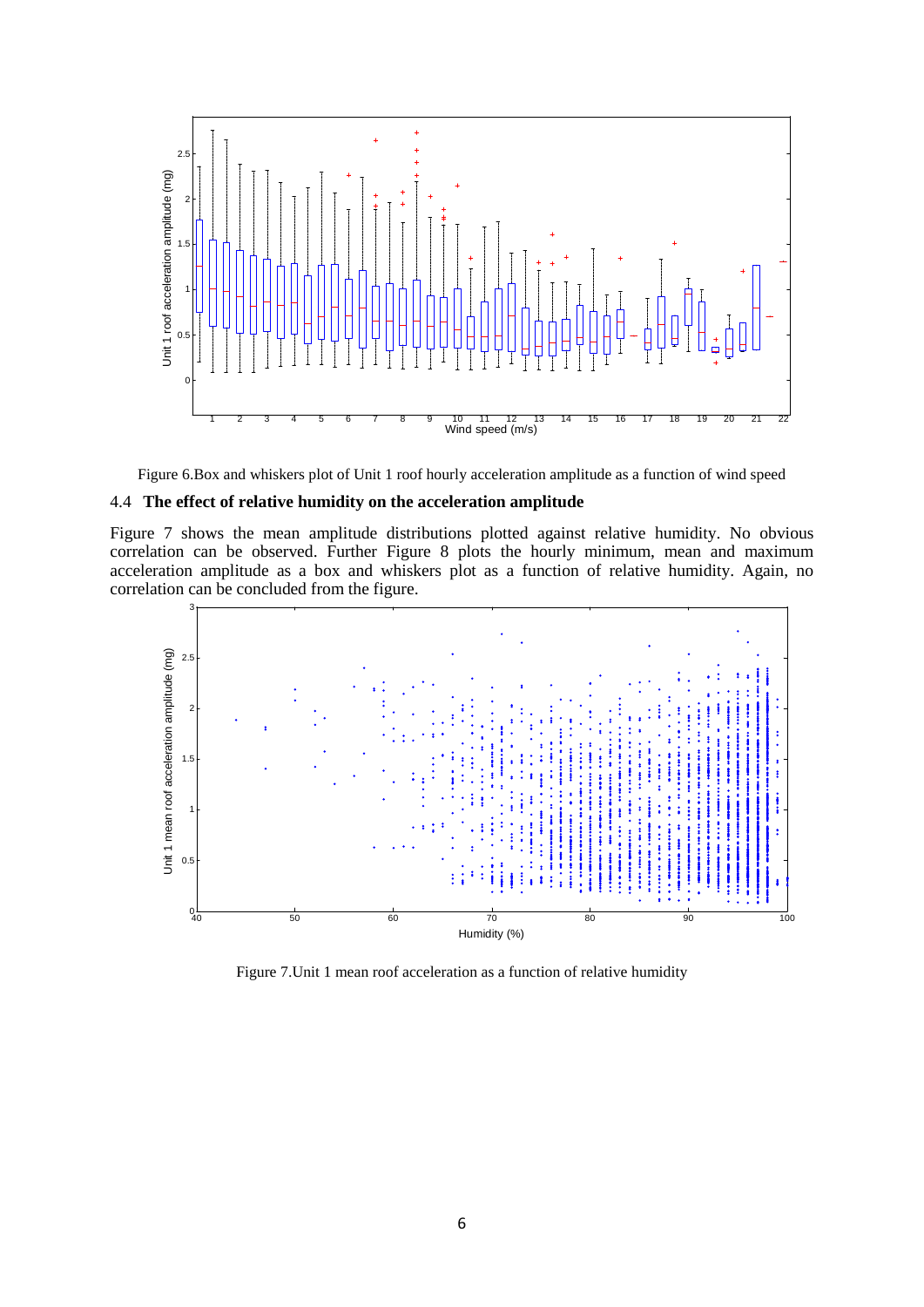

Figure 8.Box and whiskers plot of Unit 1 roof hourly acceleration against relative humidity

#### 4.5 **The effect of human activity on the acceleration amplitude**

Figure 9 depicts the time history of raw roof acceleration for a 5 minute interval beginning from 12 noon and 2 am, during a weekday and during weekend for both Unit 1 and Unit 2. This figure clearly highlights that human activity significantly alters the nature of the recorded acceleration, both in terms of amplitudes and frequency content. Specifically, in the night data, a constant level of fluctuation similar to a uniform white noise is evident. In contrast, the day signal during weekdays has spikes, pulses and others possibly periodic contaminations. To quantify the differences in a statistical sense, daily 'night' and 'day' minimum, mean and maximum are plotted against each other in Figure 10. This highlights that for the data considered, 96.3% of the 'day' maximum are similar to the night maximum. 69.2% of the 'nightly' minimum is less than the 'day' minimum, suggesting that there is generally a greater background activity during the day. Lastly, the mean data shows that 64.8% of the times, the average 'day' activity is higher than the night activity, this evidence can be further enhanced by removing the data included weekends and holidays.



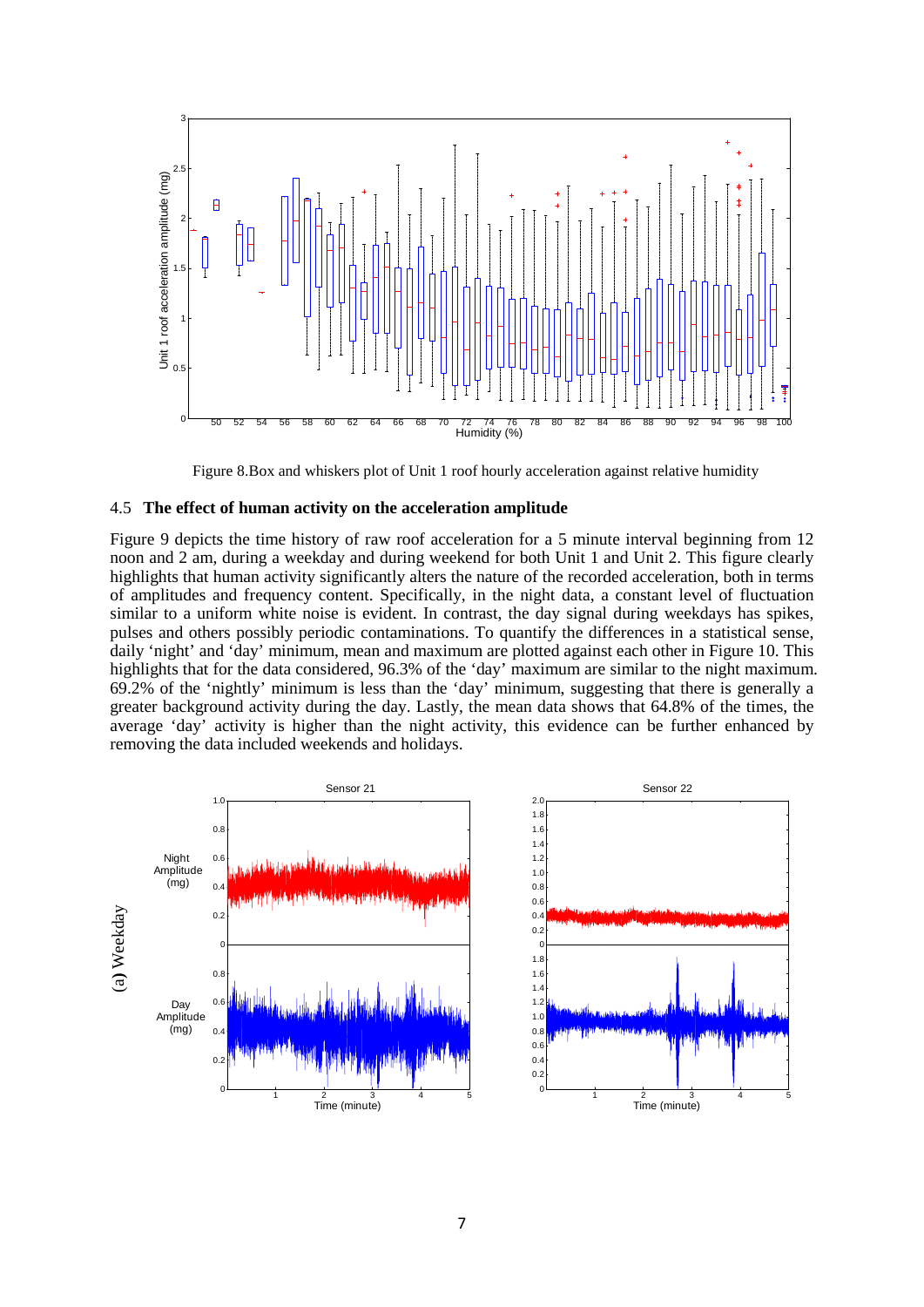

Figure 9.Comparison of Night Amplitude and Day Amplitude of Unit 1 mean roof acceleration amplitude



Figure 10.Daily 'Day' acceleration amplitudes against daily 'Night acceleration amplitudes

#### 5 **CONCLUSION**

This study presents the environmental conditions on the acceleration amplitude of the GNS Science Building Unit 1 using ambient vibration data. The results show no general correlation existed in the acceleration amplitude change under the changing temperature and humidity. For the wind speed, there is a large amplitude fluctuation at low wind speed and that both the range and mean amplitude steadily decrease as wind speed increases. Furthermore, human activity significantly alters the nature of the recorded acceleration. The presented results provide good reference for further the companion study on the effect on the modal properties (frequency, damping ratios and etc.).

#### ACKNOWLEDGEMENT

The authors acknowledge GNS Science and GeoNet for making the source data and building plans available for this study. We acknowledge the New Zealand GeoNet project and its sponsors EQC and GNS Science for supporting the structural monitoring programme.

#### REFERENCES:

- Asmussen J.C. 1997. Modal Analysis Based on the Random Decrement Technique Application to Civil Engineering Structures. PhD thesis, *Department of Building Technology and Structural Engineering*, Aalborg University, Denmark.
- Bendat, J. S.& Piersol, A. G. 1993. Engineering applications of correlation and spectral analysis, New York, *Wiley-Interscience*, 315.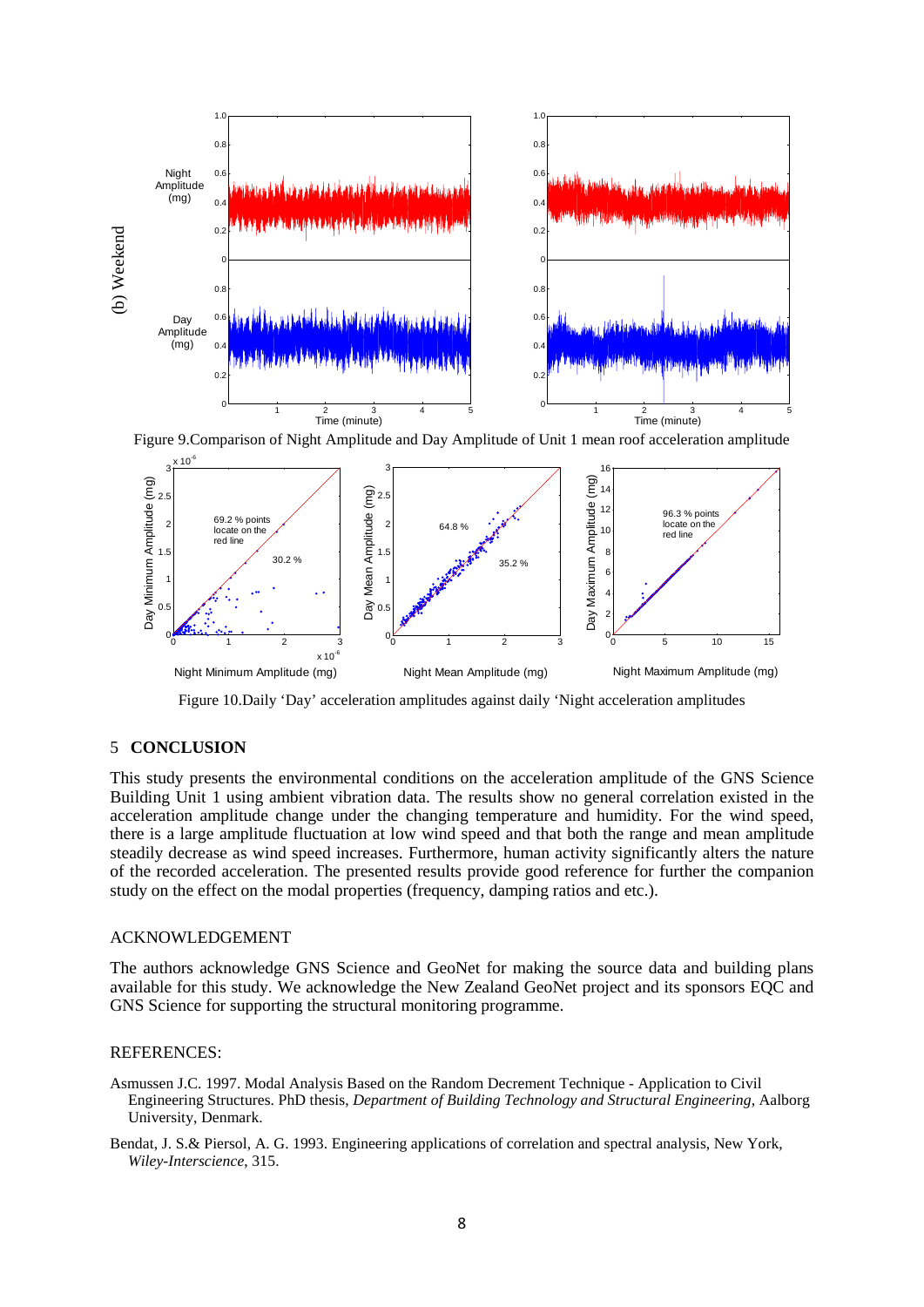- Beskhyroun, S. 2011. Graphical interface toolbox for modal analysis. *Proceedings of the Ninth Pacific Conference on Earthquake Engineering*, Auckland, New Zealand. 14 - 16 April, 2011
- Beskhyroun, S., Wotherspoon, L. M.& Ma, Q. T. 2013. System identification of a 13-story reinforced concrete building through ambient and forced vibration. *Proceedings of the 4th International Conference on Computational Methods in Structural Dynamics and Earthquake Engineering* (COMPDYN), Kos Island, Greece.
- Brincker, R., Zhang, L.& Andersen, P. 2000. Modal identification from ambient responses using frequency domain decomposition. *Proceedings of the 18th International Modal Analysis Conference (IMAC)*. San Antonio, Texas.
- Celebi, M. 2013. Seismic monitoring of structures and new developments. *Earthquakes and health monitoring of civil structures*. Springer Netherlands. 37-84.
- Clinton, J. F., Bradford, S. C., Heaton, T. H.& Favela, J. 2006. The observed wander of the natural frequencies in a structure. *Bulletin of the Seismological Society of America,* 96(1), 237-257.
- De Roeck, G., Peeters, B.& Ren, W. X. 2000. Benchmark study on system identification through ambient vibration measurements. *Proceedings of IMAC-XVIII, the 18th International Modal Analysis Conference*, San Antonio, Texas, 1106-1112.
- Fujino, Y., Abe, M., Shibuya, H., Yanagihara, M.& Sato, M. 2000. Monitoring of Hakucho suspension bridge using ambient vibration. *Proc. Workshop on Research and Monitoring of Long Span Bridges*, Hong Kong. 142-149.
- Ibrahim, S.R. 1977. Random decrement technique for modal identification of structures. *Journal of Spacecraft and Rockets*, 14(11)696-700.
- Ibrahim, S.R., Asmussen, J.C. & Brincker. R. 1998. Vector Triggering Random Decrement for High Identification Accuracy.*Journal of Vibration and Acoustics*, 120(4)970-975.
- James, G. H., Carne, T. G.& Lauffer, J. P. 1993. The natural excitation technique for modal parameter extraction from operating wind turbines. SAND92-1666.*UC-261, Sandia National Laboratories*.
- Juang, J. N.& Pappa, R. S. 1985. An eigensystem realization algorithm for modal parameter identification and model reduction. *Journal of guidance, control, and dynamics*, 8(5)620-627.
- Katayama, T. 2006. Subspace methods for system identification. *Springer Science & Business Media*.
- Ljung L. 1999. System Identification: Theory for the User. Second edition, Prentice Hall, Upper Saddle River, NJ, USA.
- Mikael, A., Gueguen, P., Bard, P. Y., Roux, P. &Langlais, M. 2013.The Analysis of Long Term Frequency and Damping Wandering in Buildings Using the Random Decrement Technique. *Bulletin of the Seismological Society of America,*103(1)236-246.
- Nayeri, R. D., Masri, S. F., Ghanem, R. G.& Nigbor, R. L. 2008. A novel approach for the structural identification and monitoring of a full-scale 17-story building based on ambient vibration measurements. *Smart Materials and Structures*, 17(2)025006.
- Ou, J.& Li, H. 2010. Structural health monitoring in mainland China: review and future trends. *Structural Health Monitoring*, 9(3)219-231.
- Overchee, V.& Moor, B. L. 1996. Subspace identification for linear systems.
- Peeters, B.& De Roeck, G. 2001. Stochastic system identification for operational modal analysis: a review. *Journal of Dynamic Systems, Measurement, and Control,*123(4)659-667.
- Pintelon, R., Guillaume, P., Rolain, Y., Schoukens, J., & Van Hamme, H. 1994. Parametric identification of transfer functions in the frequency domain - a survey. *IEEE Transactions on Automatic Control*, AC-39(11)2245-2260.
- Pintelon, R.&Schoukens, J. 2012. System identification: a frequency domain approach. *John Wiley & Sons*.
- Prevosto, M. 1982. Algorithmesd'Identification des CaractéristiquesVibratoires de Structures Mécaniques Complexes.PhD thesis, Université de Rennes I, France.
- Şafak, E., Çaktı, E.& Kaya, Y. 2010.Recent developments on structural health monitoring and data analyses. *Earthquake Engineering in Europe*.Springer Netherlands, 331-355.
- Schoukens, J. &Pintelon, R. 1991. Identification of Linear Systems: a Practical Guideline to Accurate Modelling. Pergamon Press, London, UK.